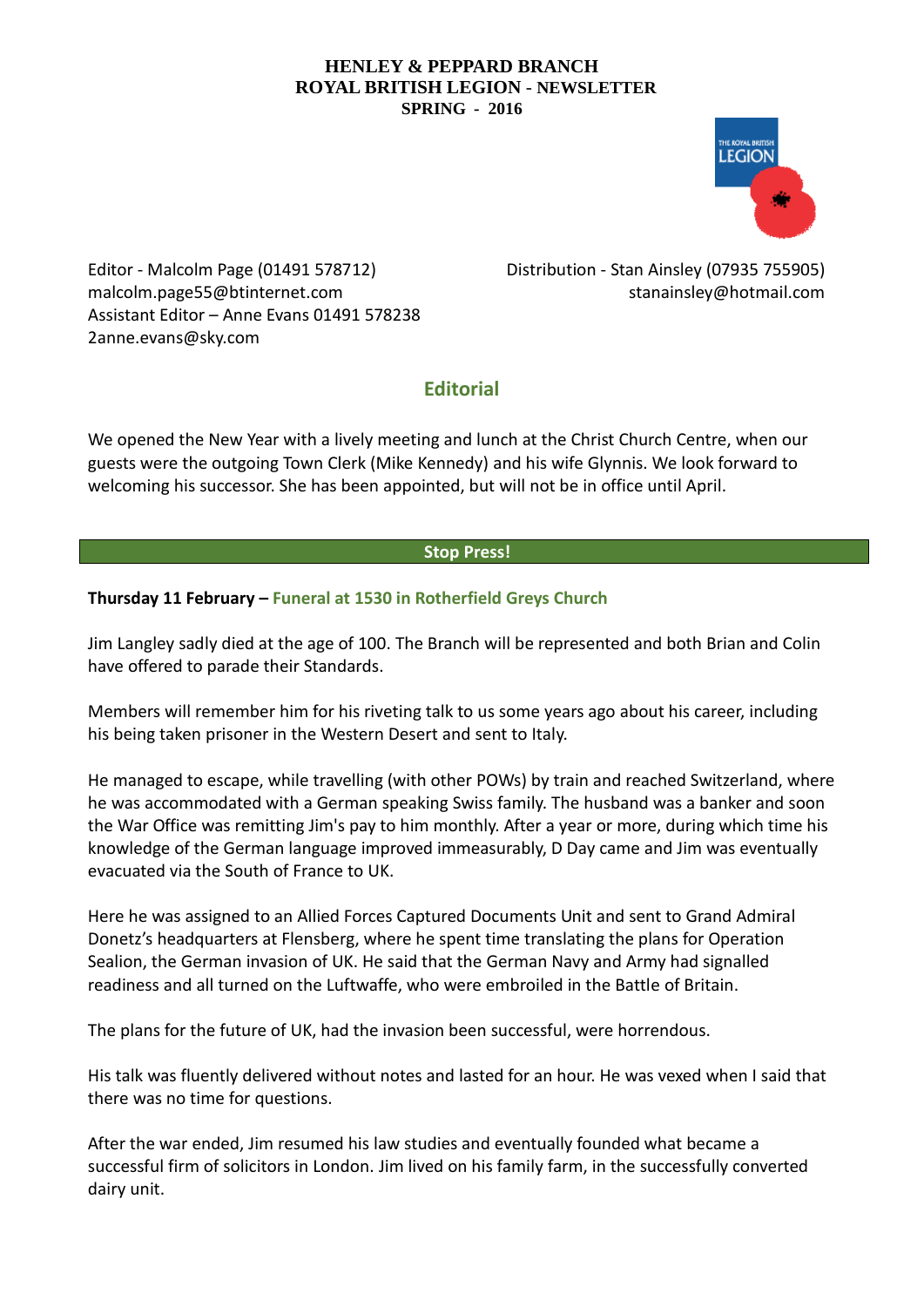# **Monday 15 February** - **Vice Admiral Peter Wilkinson CB CVO**

In February our guests will be Vice Admiral Peter Wilkinson CB CVO and the RBL manager for SE Region, Mike Collins. Admiral Peter has been at the helm of the Legion for five years. He joined the Britannia Royal Naval College as a University Cadet in 1975. After being commissioned, he followed a Cold War career, through diesel, Polaris and Hunter-Killer submarines.

Subsequent appointments included Captain of the Second Submarine Squadron, Director of Naval Service Conditions, Naval Secretary, Defence Services Secretary and finally Deputy Chief of the Defence Staff (Personnel).

Retiring in 2010, he is involved in a host of Service charities, including a being trustee of the National Memorial Arboretum in Staffordshire. He lives with his wife Tracey at Warshash Hants. They have two daughters.

He has been asked to speak (briefly) during coffee, on the most memorial events during his time as National President

## **Branch Meetings & Lunches**

18 January 2016 15 February 21 March 18 April 16 May 20 June 18 July 15 August 19 September 17 October  $*13$  November – Lunch only @ 12.30 19 December 2016 – **Christmas Lunch**

In general the timings are as published below **unless otherwise advised**

### **Talk 11.30 Lunch 12.00 for 12.30**

**NB** - All Branch Meetings, Lunches and Talks are held in the Christ Church Centre **unless otherwise advised**

#### **Branch Events and Dates for your Diary**

|                          | <b>Monday 15 February</b> Branch lunch and Talk by Bill King<br>'The River Thames at War'                       |
|--------------------------|-----------------------------------------------------------------------------------------------------------------|
| <b>Monday 21 March</b>   | Branch Lunch and Talk by Elizabeth Hazeldine - local historian<br>'The Estates of Henley'                       |
| <b>Monday 18 April</b>   | Branch Lunch and Talk by Brian Head<br>'Blind Veterans' and his own experience of living with visual impairment |
| <b>Thursday 21 April</b> | 'Bletchley Park Trip' (resurrected)<br>Please read details below and book early!                                |
| Monday 16 May            | Branch Lunch and Talk by Richard Poad of Maidenhead Heritage Centre                                             |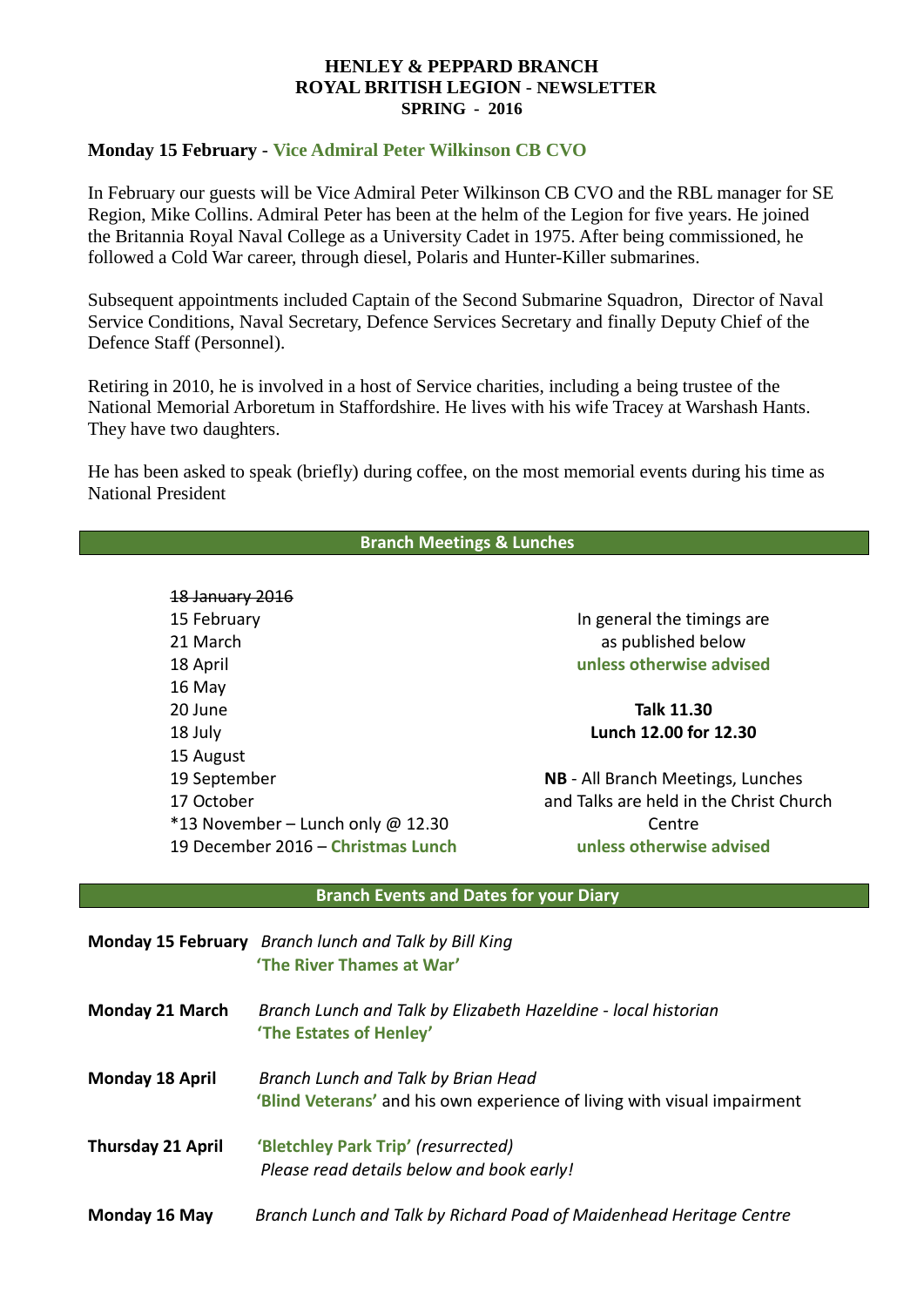#### **'Grandma flew Spitfires -** The Air Transport Auxiliary at White Waltham

| Monday 20 June | Branch Lunch and Talk by Malcolm Page |
|----------------|---------------------------------------|
|                | 'Battle of Jutland'                   |

**Monday 18 July** *Branch Lunch and Talk by Alex Manning* **'The Somme – a War Walk'**

### **Bletchley Park Trip** *(resurrected)*

The branch will be visiting the home of the Codebreakers and the first computer, Alan Turing, and where our local branch member Jean Rook was stationed during the war. If any member is aware of anybody who would wish to attend but requires financial assistance, please speak to a committee member. Similarly, please discuss any disability requirements or needs for transport to/from Henley station."



Details are as follows:

#### **Transport**

Coach departs Henley-on-Thames Station Car Park at 9am & returns around 6pm

#### **Cost**

£35 per person which includes travel and entrance fee to Bletchley.

You can also pre-order a guide book for £3.50. Please confirm your guide book order at the time of booking and include it in your payment total.

#### **Booking & Paymen***t*

Cheque for the total sum as appropriate, to be made payable to The Royal British Legion, Henley Branch and sent to our Treasurer, Martin Goodier, 16 Reades Lane, Sonning Common, RG4 9LP. Alternatively, you can hand Martin your cheque at the next Branch Lunch.

**PS** –Just to forewarn members that there is a fair bit of walking involved at Bletchley. Please let us know if any assistance is required or if transport is needed to/from Henley station.

#### **News from the Chair**

### **Cadet Affiliation**

We are grateful to Alex Manning who has agreed to become Cadet Liaison Officer with the object of maintaining direct contact with the Sea, Army and Air Cadets in order to explore how best we can meaningfully support each other's activities

**County Chairman** – We are delighted to report that the new County Chairman, Lynda Atkins has accepted our invitation to join us for lunch at our August  $15<sup>th</sup>$  meeting.

#### **Welfare Committee**

A Welfare Committee is being formed under the leadership of Nick Launders.